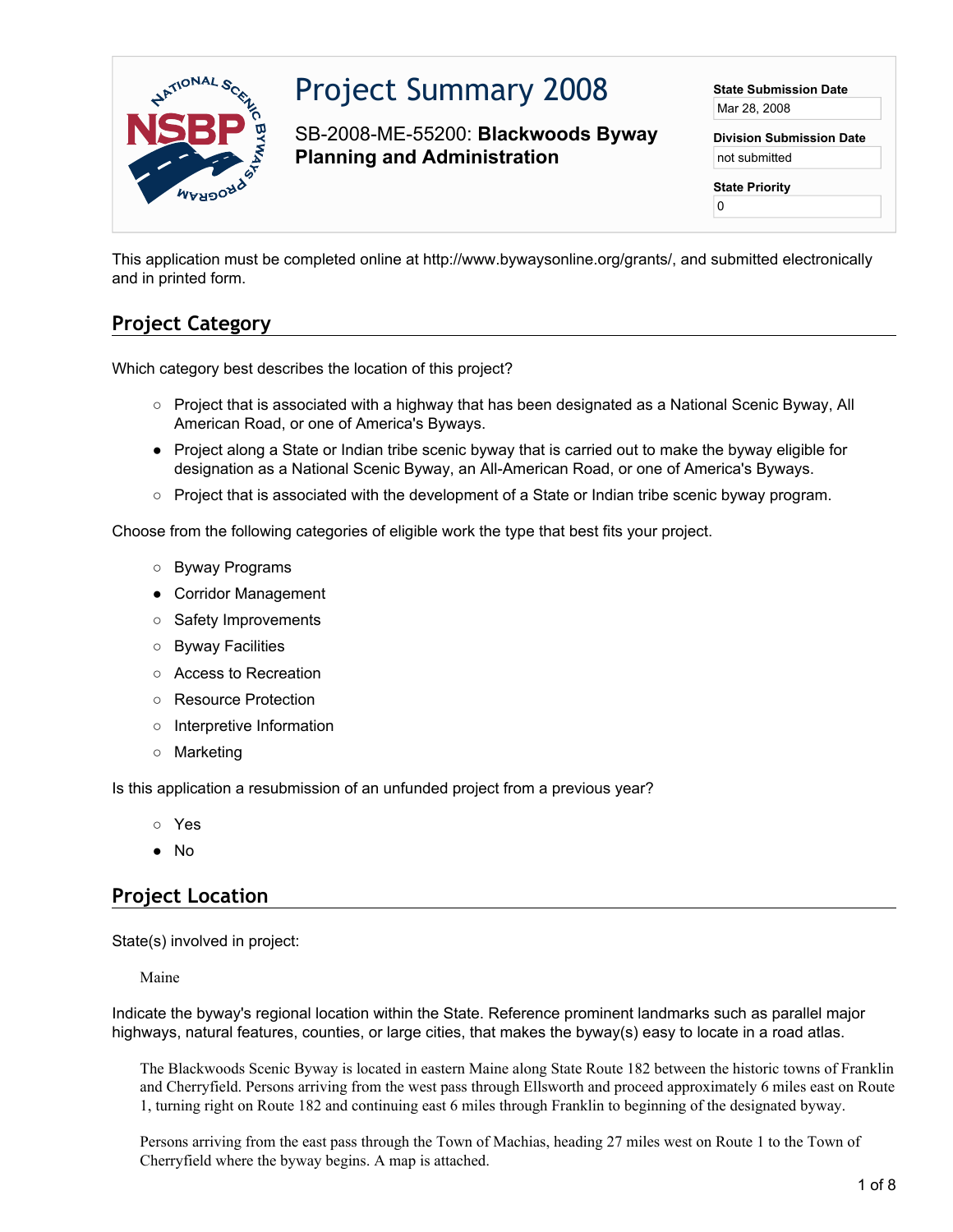Briefly describe the project's location(s) on the byway using references to route numbers, byway gateway communities, project location communities and landmarks so any reviewer can identify the project sites.

The proposal implements the Corridor Management Plan adopted by the host communities and the State of Maine in August, 2005, affecting the entire byway. The Corridor Management Plan and other byway information is available at www.blackwoodsbyway.org.

#### **Associated Byways**

|           | State   Byway Name |  |
|-----------|--------------------|--|
| <b>ME</b> | Blackwoods Byway   |  |

Is this project consistent with the Corridor Management Plan(s) for the byway(s) involved?

- Yes
- No / CMP not available

#### **Congressional Districts**

|           | State   District   Representative (at time of application) |  |
|-----------|------------------------------------------------------------|--|
| <b>ME</b> | Michaud, Michael H.                                        |  |

#### **Abstract**

#### **Project Description**

Complete the sentence "This project will..." before adding remaining information.

This project will implement the Corridor Management Plan adopted by the host communities and signed by the State of Maine in August, 2005. This plan highlights scenic, historic, geological and recreational assets located on this unique road first designated as a scenic byway by the state of Maine in 1971. The Corridor Management Plan is available online at www.blackwoodbyway.org. This first corridor management plan identifies goal, objectives and strategies for byway promotion, preservation, education and safety.

#### **Byway Benefits**

Complete the sentence "This project benefits the byway traveler by..." before adding remaining information.

This project benefits the byway traveler by organizing and supporting local byway advocates to promote and preserve the unique and largely undiscovered assets along this byway. Funding will support significant improvements in the fledgling website www.blackwoodsbyway.org, production of a byway map brochure, planning and administration for projects along the byway and local organizing for byway litter control, graffiti removal and other visitor-friendly byway priorities.

#### **Narrative**

#### **Project Summary**

Completely describe all the major elements of your proposed project in a concise but complete summary.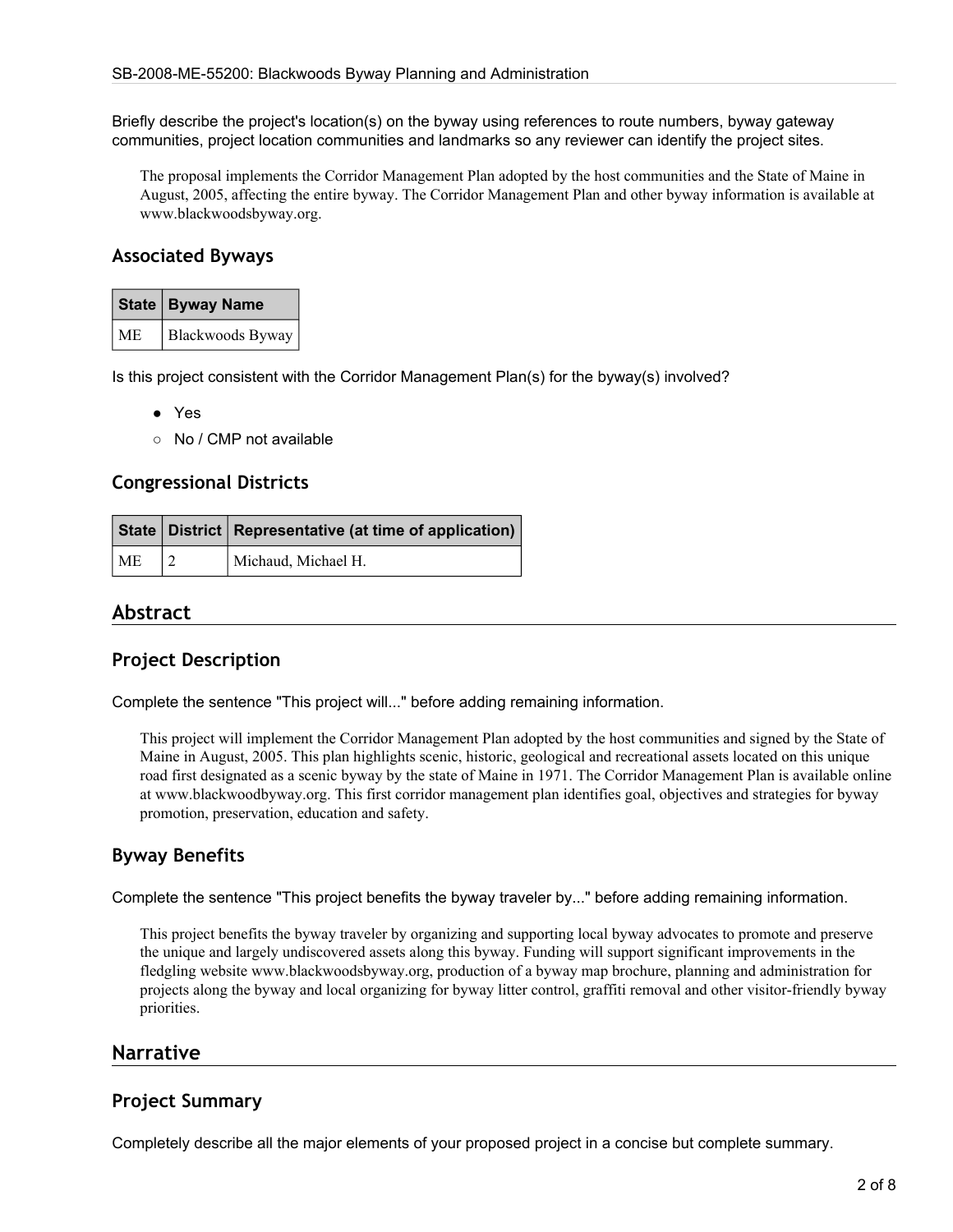Workplan for FY 2008-2009

The Blackwoods byway has become a confluence of pro-conservation and pro-visitation forces in this small part of Eastern Maine has generated a lot of excitement. Local entrepreneurs are exloring new opportunities in what has been a very tough economy for many yeas. We anticipate that 2008 and 2009 will require higher levels of coordination than in past years. This coordination will take place on several levels:

- 1. Consistent monthly coordinating meetings of the Byway Corridor Committee: including representation of the towns, the Department of Transportation, Department of Conservation, Land Use Regulation Commission, USDA Rural Conservation and Development and regional planning commissions.
- 2. Project construction planning and administration: work during this time period is expected to include improvements to lake access, hiking trail planning, construction and management, addition of visitor amenities and coordination with privately funded initiatives. The Maine Bureau of Parks and Lands is an active partner in our effort to establish a system of overnight backpacking and water trails that parallel the byway. New points of access and amenities are under discusion now.
- 3. Visitor information and education: this byway has many remarkable assets that are overlooked by motorists as they pass through. We need to increase the amount and quality of information and interpretation along the byway. Funds from this grant will help us to move ahead on planning and implementation of informational programs, both through the byway's website, printed materials and interpretive stations.
- 4. Protection of scenic assets: A conference on Scenic Viewshed Preservation is convening in March, 2007. This conference will launch new initiatives along Maine's byways to open scenic vistas that have been blocked by tree growth as well as protect vistas through better land use planning.

#### **Benefit to Byway Traveler**

Describe how the proposed project will benefit a byway traveler, add to their travel experience or fulfill an important objective of your CMP.

Byway travelers are already benefiting from activation of this long dormant byway. Partners from local, regional and state government are working together to improve conditions along the road.

The Maine Department of Transportation pushed this byway forward and resurfaced the entire byway in 2007. This project improved safety and comfort for travelers and partially opened some scenic views.

The center piece Tunk Lake boat launch area has expanded parking and will soon have a new privy facility. Trail planners are working now to identify routes from this facility to the network of trails crossing Tunk, Catherines, Black and Schoodic Mountains.

The direct benefits to travelers will be most evident in the educational materials that we provide through our website, www.blackwoodsbyway.org, and through state tourism information and in printed maps and brochures.

This funding provides support for local staff to organize community support for the byway, provide area residents and visitors with educational information about the Blackwoods Scenic Byway and fund travel of corridor committee members to state and regional Scenic Byway conferences and workshops.

Indirect benefits arise out of the improvements that we are making to the byway with an activated and organized base of citizens, regional and state representatives.

Our dual goals of promoting preservation and visitation require planning and management. Efforts in the coming year will include coordinating an increasingly complex mix of users, including cars, RVs, ATVs, snowmobiles, bicycles, boats and hikers. As we improve trails that cross and in some cases run parallel to the byway, we will be working to segment our visitors, providing ATV's with multiuse trails and providing hikers and paddlers with quiet places to recreate. Failure to implement this transportation network in coordination with the byway may dampen visitors' experiences and harm the environment.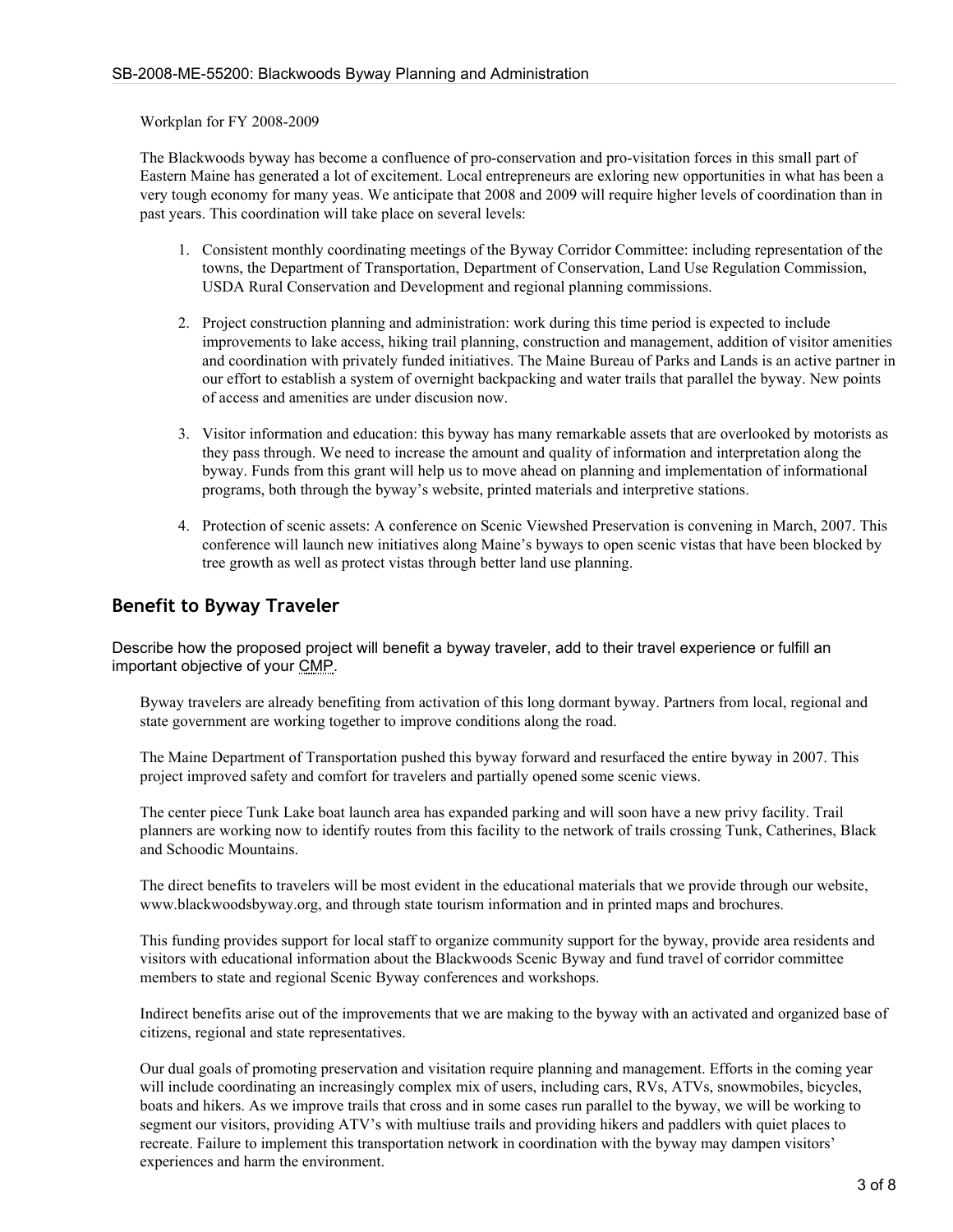## **Prior Projects**

Describe any relationship between this project and previously funded National Scenic Byways grant projects. In addition, discuss how the proposed work relates to any multi-year work plan byway leaders have developed.

This project carries on work funded in the 2006 Blackwoods Scenic Byway Planning and Management grant.

### **Project Coordinator**

Please provide contact information for a person responsible for this project.

Name: James Henry Fisher Title: Senior Planner Organization: Hancock County Planning Commission Address: 395 State Street Ellsworth, ME 04605 Phone: (207) 667-7131 Fax: (207) 667-2099 E-mail: jfisher@hcpcme.org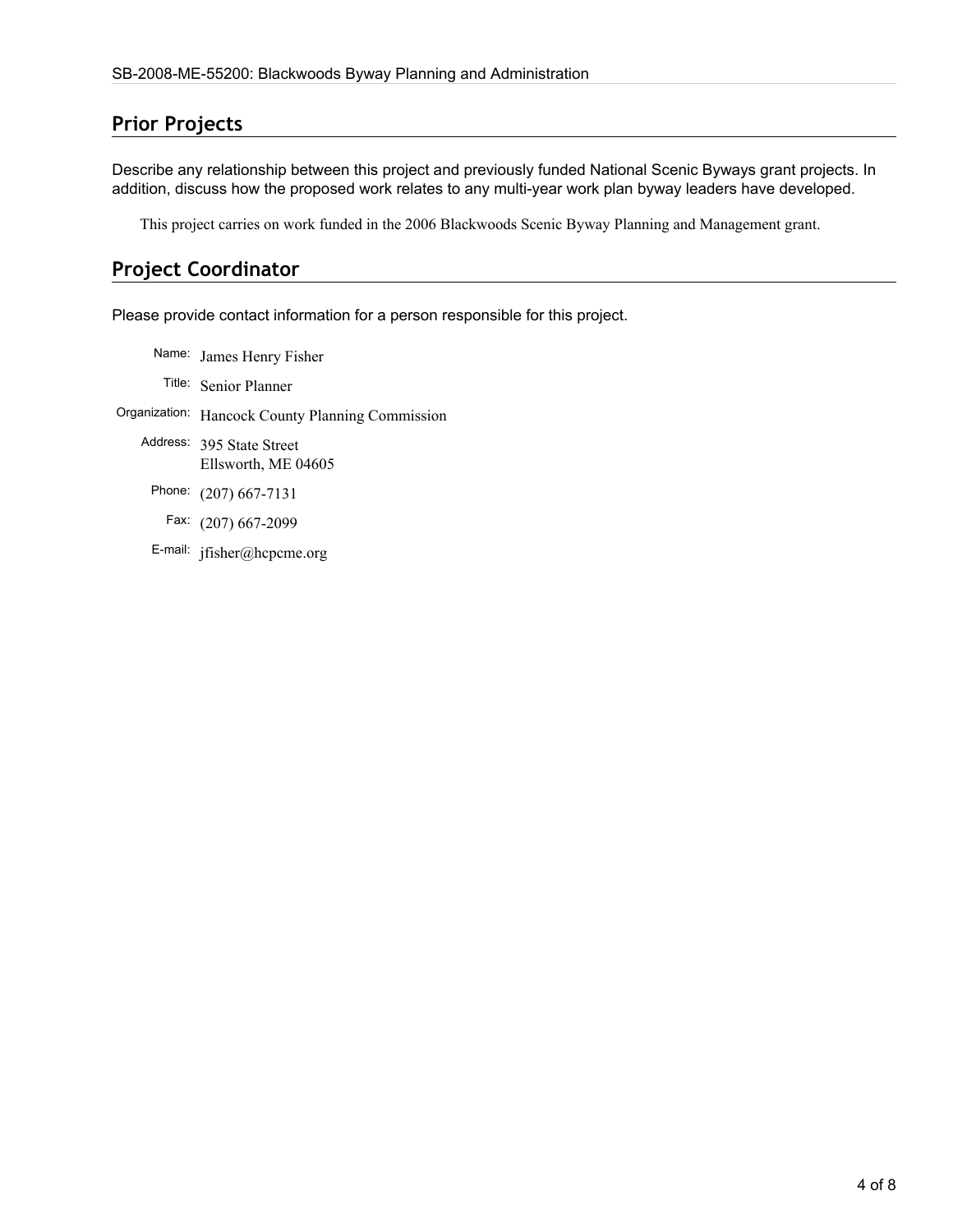# **Work Plan**

| <b>Milestone/</b><br><b>Task</b>                        | <b>Start</b><br><b>Date</b> | <b>Duration   Party</b> | <b>Responsible</b>                                         | <b>Justification</b>                                                                                                                                                                                                                                                                                                                                                                                                                                                                                                                                                                                      |
|---------------------------------------------------------|-----------------------------|-------------------------|------------------------------------------------------------|-----------------------------------------------------------------------------------------------------------------------------------------------------------------------------------------------------------------------------------------------------------------------------------------------------------------------------------------------------------------------------------------------------------------------------------------------------------------------------------------------------------------------------------------------------------------------------------------------------------|
| Establish<br>funding<br>agreement with<br><b>State</b>  | $AAD*$                      |                         |                                                            |                                                                                                                                                                                                                                                                                                                                                                                                                                                                                                                                                                                                           |
| Planning and<br>Administration                          | $AAD +$<br>month*           | 12<br>months            | Jim Fisher,<br>Hancock<br>County<br>Planning<br>Commission | This is a support activity that keeps the wheels spinning. Support for planning and administration for the Blackwoods<br>byway will be essential in our second year of activity. In our first year of activity we have assembled tangible support<br>from several state and local organizations.<br>This grant will further our effort to coordinate resources. This work will be carried out by staff from the Hancock<br>County Planning Commission and the Washington County Council of Governments                                                                                                    |
| Corridor<br>Committee<br><b>Education</b> and<br>Travel | $AAD +$<br>month*           | 12<br>months            | Jim Fisher,<br>Hancock<br>County<br>Planning<br>Commission | We propose to set-aside adequate funding for members of this committee to attend Eastern Maine, State of Maine and/<br>or northern New England Scenic Byways and related workshops or conferences.<br>If funds are adequate one representative might also be assisted in attending a national byways conference if any are<br>held during this grant cycle. Our committee, while still relatively new to the byway process, is engaged in a number of<br>parallel planning activities. This support will help them to integrate byway goals and objectives in their broader<br>community service efforts. |
| Marketing and<br>Communications                         | $AAD +$<br>month*           | 12<br>months            | Jim Fisher,<br>Hancock<br>County<br>Planning<br>Commission | Pending receipt of planning and administration funds, we have agreed on the need to prepare educational materials to<br>build greater awareness of the byway, increase visitation, and encourage low-impact uses. These are all educational<br>initiatives which we will advance by creating small, but functional visitor brochures and informational postings at a<br>number of popular stops.<br>Funds will be used to improve and maintain the byway webpages and provide press releases to local news<br>organizations about events, including our Annual Earthday roadside cleanup.                 |

\* AAD = Actual Award Date (estimated to be August 01, 2008)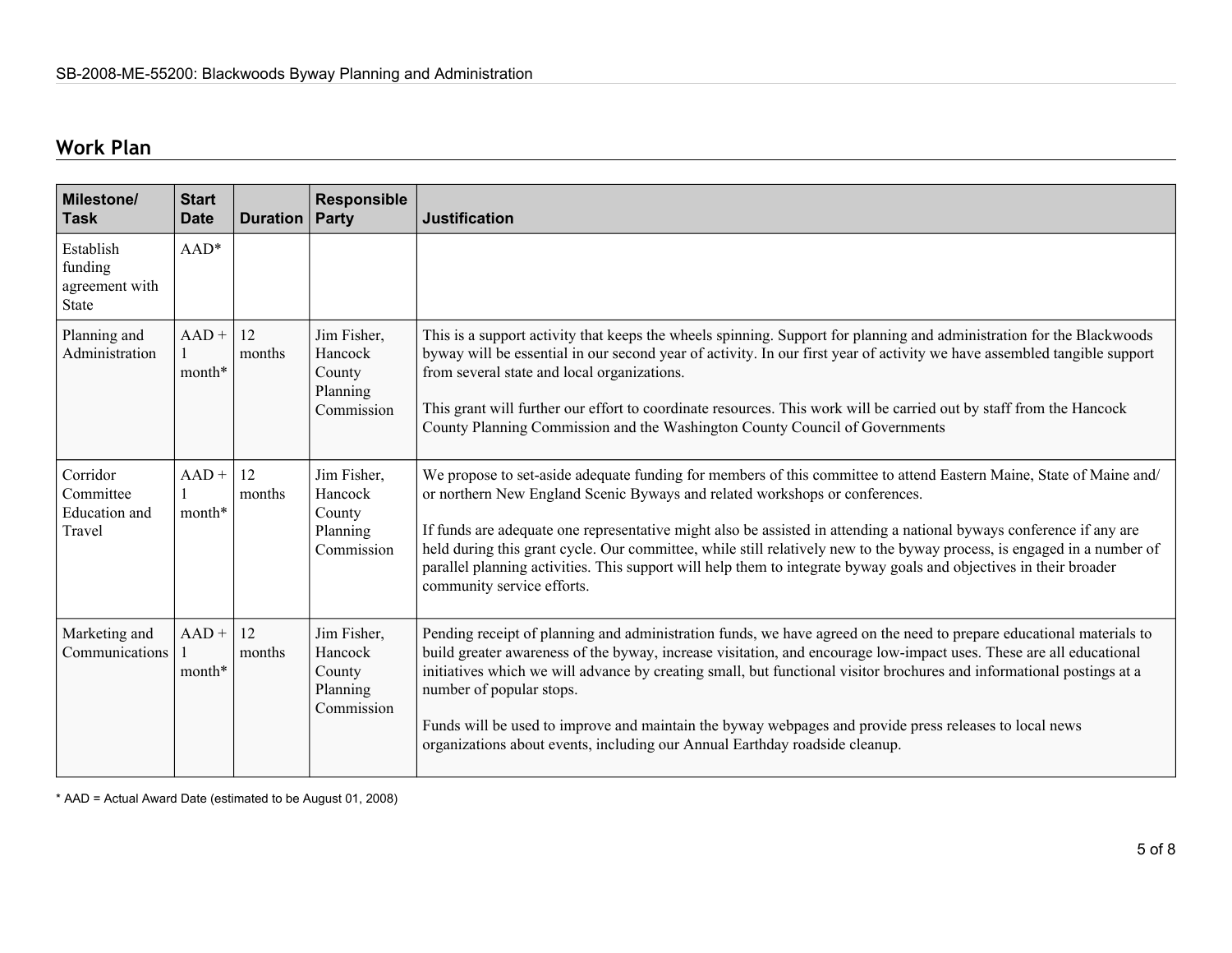#### **Budget**

#### **Cost Breakdown**

| #            | <b>Description</b>             | <b>Total Cost</b> | <b>Requested</b> | <b>Match</b> |
|--------------|--------------------------------|-------------------|------------------|--------------|
|              | Planning and Administration    | 22,500            | 18,000           | 4,500        |
|              | Committee Education and Travel | 2,500             | 2,000            | 500          |
| 3.           | Marketing and Education        | 6.250             | 5,000            | 1,250        |
| <b>Total</b> |                                | \$31,250          | \$25,000         | \$6,250      |

#### **Matching Funds**

| <b>Source</b>                      | <b>Type</b> | <b>Description</b> | <b>Amount</b> |
|------------------------------------|-------------|--------------------|---------------|
| Maine Department of Transportation | Cash        |                    | 6,250         |
| Total                              |             |                    | \$6,250       |

#### **Funding Allocation**

Do the byways involved in the project cross any Federal Lands? (Check all that apply)

- Bureau of Indian Affairs
- Bureau of Land Management
- Fish and Wildlife Service
- National Park Service
- USDA Forest Service

If this project is selected for funding, please indicate your preference for carrying out the project (check one):

- FHWA allocates the funds for the project to the State DOT
- FHWA allocates the funds for the project to one of the Federal Land Management agencies marked above (provide contact information below)
- FHWA allocates the funds for the project to an Indian tribe or tribal government (provide contact information below)

If funding should be allocated to a Federal land management agency or Indian tribal organization, please provide contact information for that organization:

Name: Title: Organization: Address: Phone: Fax: E-mail: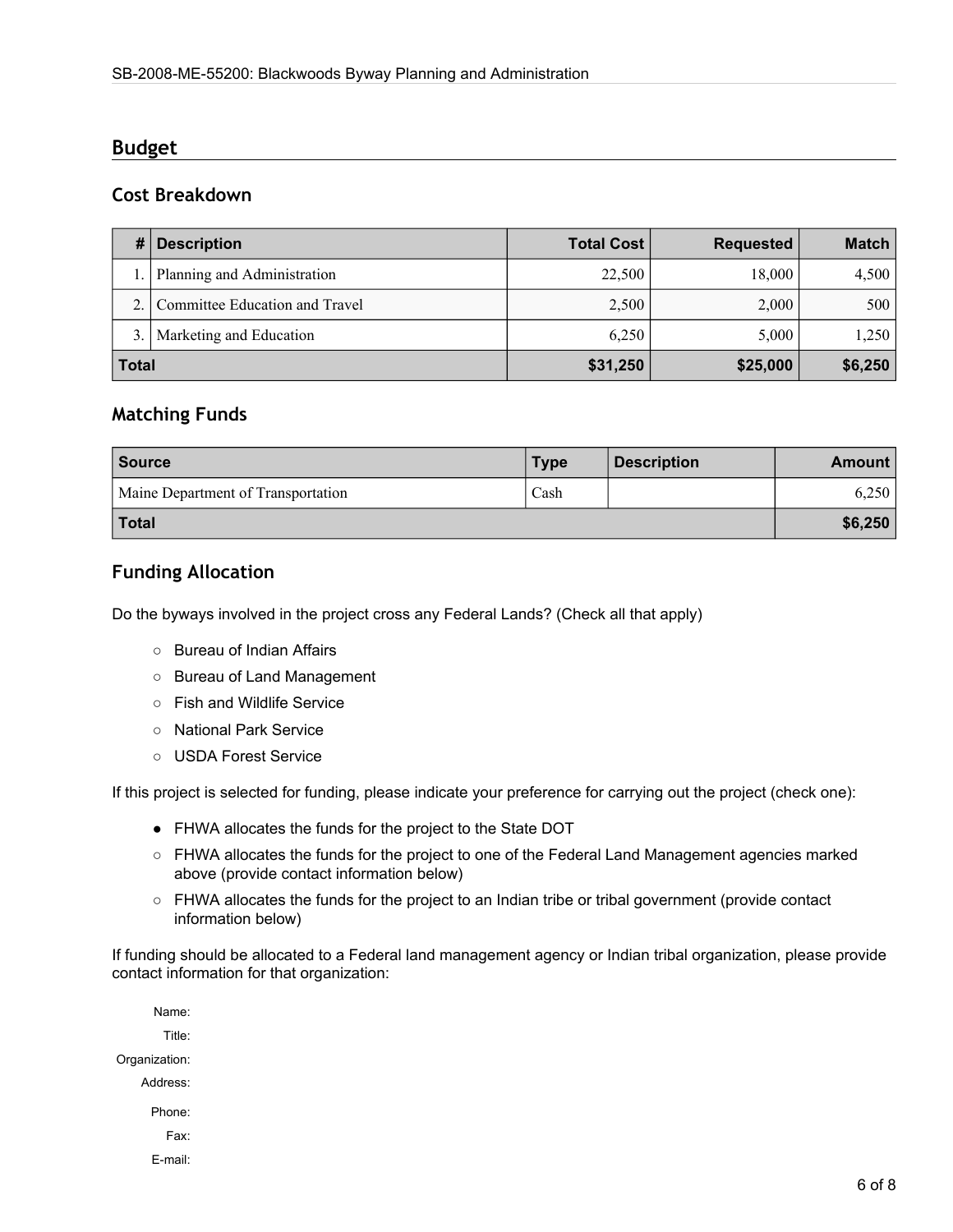#### **Application Checklist**

The following statements are for informative purposes. Please read and check each statement.

- I understand that this is a reimbursement program funds are not available up-front.
- I have reviewed and responded to the Complete Application statements as outlined in the Grants Guidance.
- I have been in touch with the State scenic byway coordinator and have responded to recommendations or requirements of the State.
- I have verified with the State byway coordinator that this proposed project can receive authorization to proceed from the State and FHWA division before the end of the fiscal year for which the application is made.

#### **Attachments**

Use this as a checklist to verify that all attachments are provided with your printed application.



#### □ **Blackwoods Byway Overview Map**

This map indicates the location of the proposed planning and administrative activities. Detailed maps are available on request.

Digital version: [blackwoodsbywaymap.JPG](http://www.bywaysonline.org//grants/application/attachments/8489_qbc1fjk4k2.JPG) (126.2 KB)

#### □ **Blackwoods Byway Goals, Objectives and Strategies**

This excerpt for the adopted Corridor Management Plan summarizes our planning and administration targets.

Digital version: [sb182goals.pdf](http://www.bywaysonline.org//grants/application/attachments/8493_kiwz60u4rs.pdf) (89.4 KB)



#### □ **Blackwoods Byway Action Plan**

This six year plan action implements the goals and objectives adopted for the Blackwoods byway. This grant will use this document to guide activities of the committee.

Digital version: [sb182actionplan.pdf](http://www.bywaysonline.org//grants/application/attachments/8494_keifqr5i61.pdf) (54.5 KB)